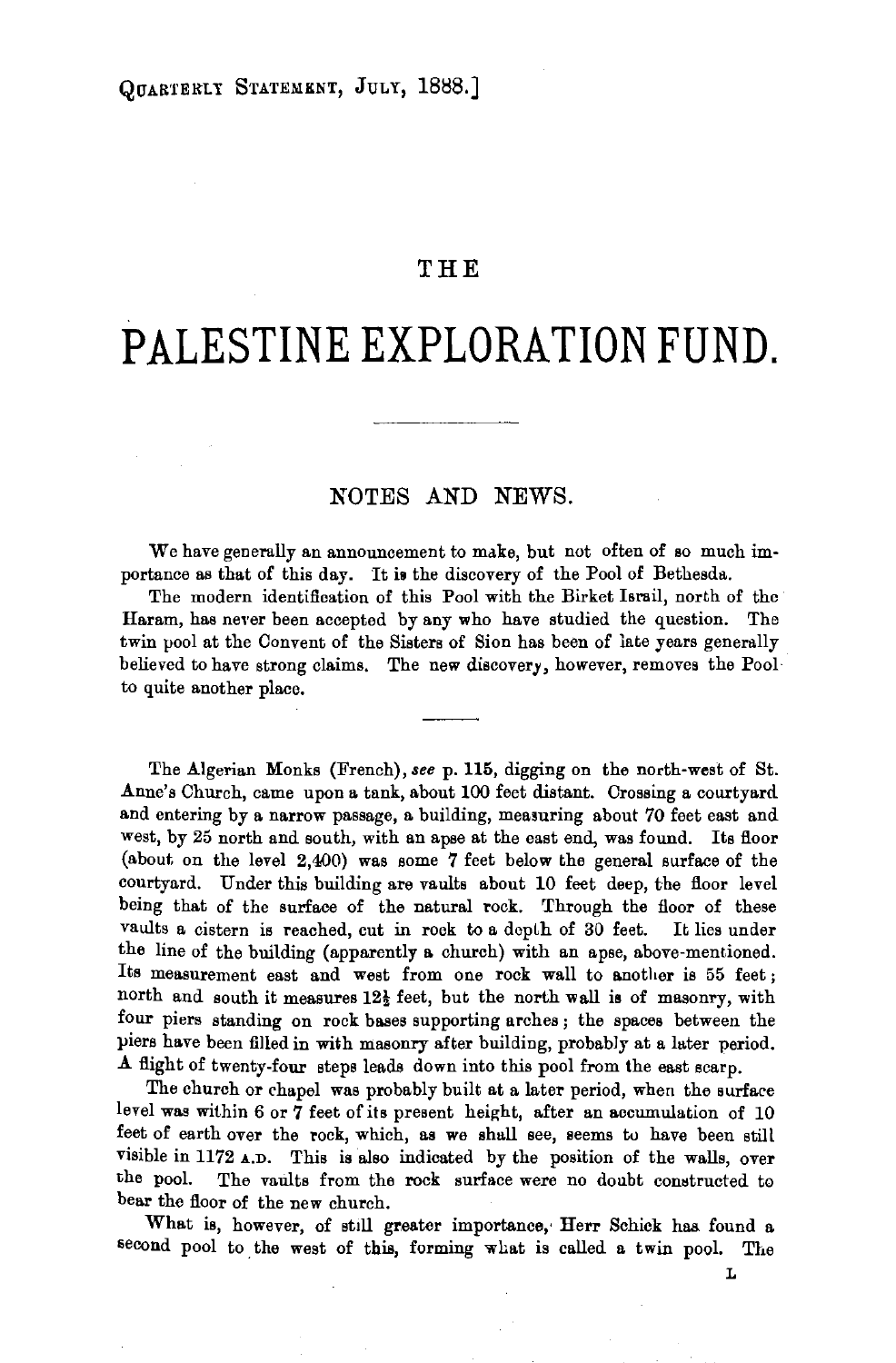interest of this discovery lies in the fact that the Pool of Bethesda had five porticoes. Now the only possible way for a pool to have five porticoes (unless it is a pentagon) is to be a double or twin pool, so that there may be one portico along each side and one for the wall of separation. Sir Charles Wilson, in his new edition of the" Bordeaux Pilgrim" (Palestine Pilgrims' Text Society), has drawn up a list of the principal authorities on this subject. From this it will be seen that there is a continuous chain of evidence from the 4th to the 12th century, both inclusive.

We publish simultaneously with this number of the *Quarterly Statement*  an account, with maps, plans, and illustrations, of Fahil, the ancient Pella, by Herr Schumacher.

Little is known of the history of Pella, except the one fact which makes it remarkable, namely, that the early Christians retired thither when the troubles of Jerusalem began.

The Basilica, which Herr Schumacher describes, presents many curious details, and the system of caves with passages deserves a much more complete examination than Herr Schumacher was able to give. Copies of this little volume, uniform in size with "The Jaulan," can be had by subscribers on application to the Central Office only.

There is in the Press, to be published in October, Dr. Post's "Journey to and round Damascus." The account we shall produce will be the popular narrative, accompanied, however, by the chief Botanical results,

The List of Old Testament names and identifications was issued last year. That of New Testament names, which contains the references in Josephus to the New Testament places, is now ready. Subscribers can have copies of the latter, separate, at 1s., and of the two together, in paper cover, for *3s.,* and bound for *3s. 6d.,* by application to the office only. To the general public the price of the book will be Gs. *6d.* 

As already announced, with the view of clearing off the MSS. which await publication, the Committee have resolved on issuing an edition, in form similar to, and uniform with, the " Survey of Western Palestine," of the following  $works:$   $-$ 

- 1. Conder's "Survey of Eastern Palestine," so far as completed. The MS. is very voluminous, containing as much as will make a volume equal in size to those of the " Memoirs " in the " Survey of Western Palestine." None of it has been published; the drawings are very numerous, and of the deepest interest to the student of prehistoric monuments, as well as for the illustration of the Bible.
- 2. The Archæological Mission of M. Clermont-Ganneau, with the drawings of M. le Comte.
	- These drawings are many hundreds in number, and executed in the finest style. They figure a vast number of monuments and ruins not in the **"Memoirs."**
- 3. The Flora and Fauna of the Wady Arabah, by J. Chichester Hart, Esq., accompanied by many drawings of plants, &c., in the best style,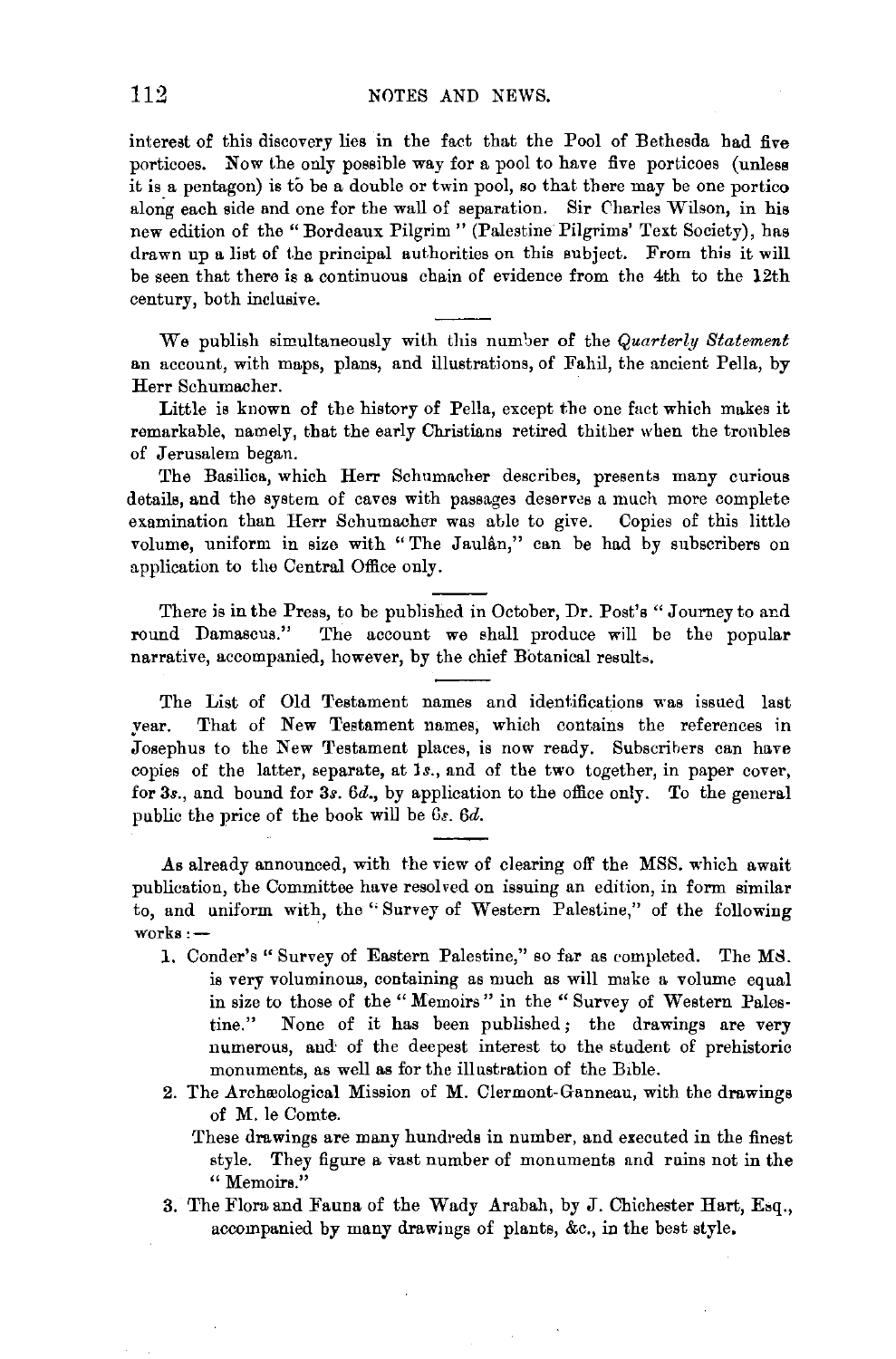The editions will be limited to 500. The first 250 subscribers will pay seven guineas for the three volumes; subscribers to the "Survey of Western Palestine " will be privileged to have the volumes for this sum. The price will be raised, after 250 names are received, to twelve guineas. The Committee are pledged never to let any copies be subscribed under the sum of seven *guineas.* Mr. A. P. Watt, 2, Paternoster Square, is the agent.

The Palestine Pilgrims' Text Society has now issued the following works *:-*

- 1. "The Holy Places visited by Antoninus, Martyr."
- 2. ''The Pilgrimage of the Holy Paula."
- 3. "Proeopius" (Buildings of Justinian).
- 4. "Mukaddasi" (Description of Syria).
- 5. "The Bordeaux Pilgrim."
- 6. "The Abbot Daniel."
- 7. "The Crusader's Letter from Acre to England."

There are in preparation, and will be issued before the end of the year: $-$ 

- 1. "The Norman-French Description of the City and the Country." Translated and annotated by Captain Conder, R.E.
- 2. "The Travels of Nasir-i-Khusrau." Translated by Guy Le Strange.
- 3. "Arculfus de Locis Sanctis." Translated by Rev. R. Macpherson, and annotated by Sir Charles Wilson.

Mr. A. P. Watt has now received a sufficient number of names to warrant the commencement of the publication of the Eastern Survey, the results of M. Clermont-Ganneau's Mission and Mr. Chichester Hart's Mission. Intending subscribers to these most important and valuable works are requested to send their names to Mr. Watt (2, Paternoster Square) without delay.

The friends of the Society are earnestly requested to use the " Memoirs of Twenty-one Years' Work" as a means of showing what the work has been, and what remains to be done.

Subscribers are very earnestly asked  $:-(1)$  To pay their subscriptions early in the year-say in January. (2) To pay them direct to Coutts and Co. by a banker's order. (3) If they would rather choose their own time, to send up their subscriptions without being reminded. The Clerical Staff of the Society is small; it is most desirable not to increase it; and if these simple requests are attended to a great saving of clerical labour, postage, and stationery is effected. For instance, there are, say, 3,000 subscribers. If every one of these waits to be reminded, and has to have a receipt sent to him, the Society has to spend £25 a year additional in postage, and to write  $6,000$  letters, merely to axk for and to acknowledge the receipt of the subscriptions.

The following books are now published uniform in size and appearance :-Conder's "Tent Work;" Conder's "Heth and Moab;" Schumacher's "Across the Jordan;" "The Memoirs of Twenty-One Years' Work;" Conder's "Syrian Stone Lore;" Conder's "Altaic Inscriptions;" and Schumacher's "Jaulan."

L 2